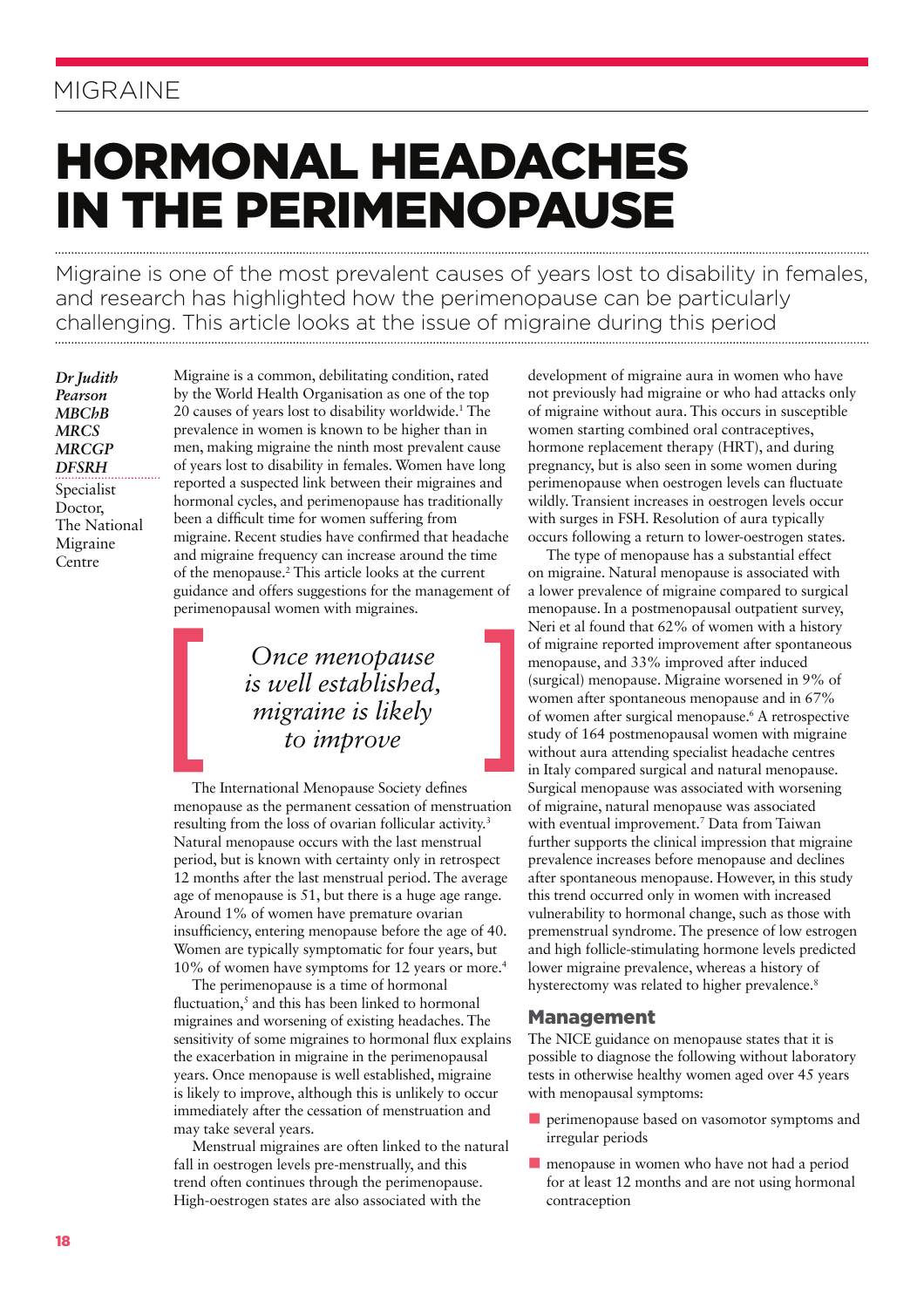**n** menopause based on symptoms in women without a uterus.<sup>9</sup>

A detailed symptom diary is invaluable in assessing headaches in the perimenopausal woman. This should document headaches and migraines, periods, and medication taken, including any hormonal treatments. A sample diary is available at http:// www.nationalmigrainecentre.org.uk/wp-content/ uploads/2014/09/NMC-monthly-diary.pdf. It is also important to identify other perimenopausal symptoms including vasomotor symptoms such as night sweats, hot flushes, and insomnia; memory loss/forgetfulness and mood swings; musculoskeletal symptoms, for example, joint and muscle pain; urogenital symptoms, for example, vaginal dryness; and sexual difficulties, for example, low sexual desire.

> *Migraine is not a risk factor for stroke in women older than 45 and is not a contraindication for HRT*

#### Treatment options

As with all migraine patients, offer lifestyle advice and guidance on trigger avoidance. Migraine triggers often work in combination and so minimising exposure to other triggers such as low blood sugar, dehydration and lack of sleep, may reduce the number of migraines. Sleep patterns are often disrupted in the perimenopause and this can become an additional trigger for many women.

Effective acute treatment is also important. The British Association for the Study of Headache (BASH) recommends aspirin 600-900mg dissolved in a sweet, fizzy drink, taken with a prokinetic antiemetic such as metoclopramide 10mg, in order to reverse gastric stasis and improve absorption of analgesia.<sup>10</sup> BASH advocate a stepwise approach to acute treatments, as detailed in Table 1. If symptoms are not relieved by oral or rectal analgesia, then step three is to take a triptan.<sup>10</sup> Frovatriptan is particularly useful in perimenopausal women who are still having menstrual migraines. It has a longer half-life than other triptans and so can be helpful for women experiencing prolonged attacks. For a summary of acute treatments, please see "Hormonal Headaches in pre-menopausal women" published in Women's Health in May/June 2015.<sup>11</sup>

#### Prophylaxis

There is no absolute guidance for when to start prophylactic medication, so the physician should be led by the patient's symptoms and how disruptive they are to her usual routine.

#### TABLE 1: ACUTE TREATMENT LADDER, AS RECOMMENDED BY BASH

| Acute<br>treatment |                                                    | analgesic                                          | Anti-emetic                        |
|--------------------|----------------------------------------------------|----------------------------------------------------|------------------------------------|
| Step I             | Over-the-counter<br>analgesic $+/-$<br>anti-emetic | Aspirin 600-<br>900mg<br>Or Ibuprofen<br>400-600mg | Metoclopramide<br>10 <sub>mg</sub> |
| <b>Step II</b>     | Rectal analgesic<br>$+/-$ anti-emetic              | Diclofenac<br>suppository<br>100 <sub>ma</sub>     | Metoclopramide<br>10 <sub>mg</sub> |
| <b>Step III</b>    | Specific<br>anti-migraine drug                     | Triptan<br>Eg: sumatriptan<br>50-100mg             |                                    |

#### TABLE 2: SUGGESTIONS FOR PREVENTION OF MIGRAINES

| <b>Prophylaxis</b> |                                             | <b>Starting dose</b>   |  |
|--------------------|---------------------------------------------|------------------------|--|
|                    | Trigger avoidance and<br>lifestyle measures |                        |  |
|                    | Propranolol                                 | 40mg twice daily       |  |
|                    | Topiramate                                  | 25 <sub>mg</sub> daily |  |
|                    | Amitriptyline                               | 10mg nocte             |  |
|                    | Riboflavin                                  | 400mg daily            |  |

Standard migraine prophylactic medication can be useful in the perimenopause, (Table 2). NICE recommends topiramate or propranolol in the first instance.<sup>12</sup> Amitriptyline is also useful, particularly in women with poor sleep patterns.<sup>13</sup> The dose of these drugs should be titrated slowly to minimise side effects. Riboflavin (vitamin B2) can also be helpful, would need to be taken for many weeks before any benefit is seen. These drugs all raise the threshold for triggering a migraine and so reduce the frequency of attacks.

As hormonal fluctuations are implicated in worsening of migraines around the perimenopause, using hormonal treatments can alleviate many of the symptoms.

No studies have assessed the relationship between migraine, HRT and stroke. Migraine is not a risk factor for stroke in women older than 45 and is not a contraindication for HRT. Furthermore, women can be reassured that expert opinion concludes that there is no compelling evidence that transdermal HRT increases or decreases the risk of ischaemic stroke in women with migraine, with or without aura.<sup>13</sup>

To minimise side effects, HRT should be used in the lowest effective dose in order to control vasomotor symptoms. Women with a uterus require combined HRT, whereas unopposed oestrogens can be used in women who have had a hysterectomy. After hysterectomy, oestrogen implants are an option. The risks and benefits of HRT should be discussed with the patient as per the NICE guidance.<sup>9</sup>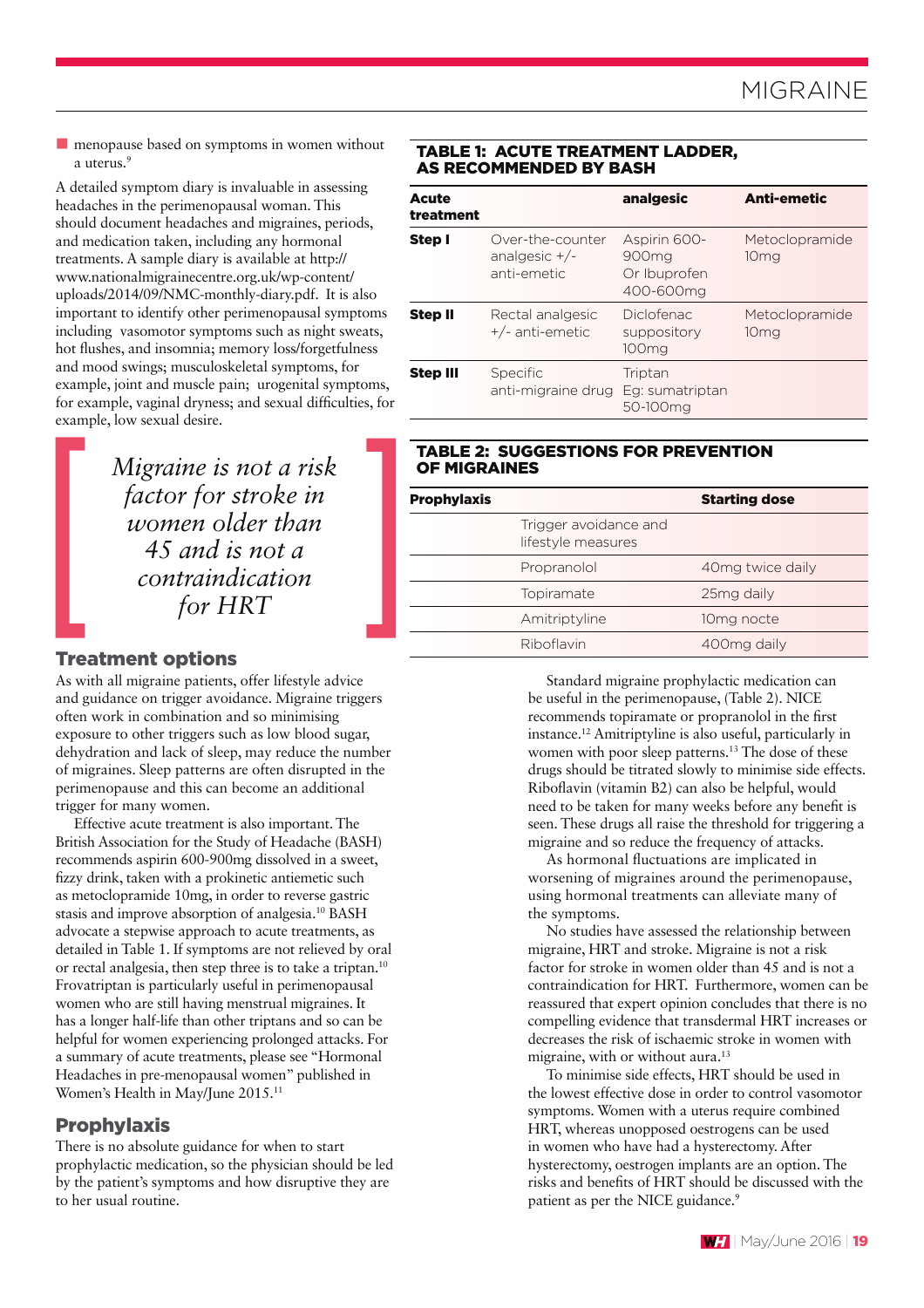# WOMEN'S HEALTH

The Mirena intrauterine system (IUS) can be used for contraception to control heavy/painful periods, and to act as the progestogen component of HRT. One advantage is that it acts directly on the womb, with low levels of hormone absorbed systemically. This means that side effects are generally very few. Another advantage is that if a perimenopausal woman has an IUS, it is easy to adjust the dose of oestrogen to suit her needs. The aim is to use the lowest effective dose of oestrogen to control vasomotor symptoms and reduce the frequency of migraines, whilst minimising potential side effects. Many women find that their periods become very light, or stop completely while they are using an IUS. If migraine was linked to troublesome periods, this in itself can make migraine less likely to occur, even without the addition of oestrogen.

Unscheduled vaginal bleeding is a common side effect of HRT within the first three months of treatment in women with a uterus, and should be reported at the three-month review appointment, or promptly if it occurs after the first three months. Menstrual migraines may accompany this bleeding, but should settle as hormonal levels stabilise with continued treatment.

> *To minimise side effects, HRT should be used in the lowest effective dose in order to control vasomotor symptoms*

In practice, a number of women on HRT do find that their migraine becomes worse. Often this can be resolved by changing the dose or delivery method of the HRT. One small study has shown that the transdermal route for oestrogen administration is less likely than the oral route to make migraine worse.<sup>15</sup> This is supported by expert opinion.

Headache associated with cyclical progestogens may be controlled by changing the type of progestogen, using transdermal progestogens or IUS, or changing to progesterone (delivered via vaginal gel pessary or suppository).

Vaginal oestrogen is often prescribed to help control local symptoms of pain and dryness in perimenopausal women who have no problems with hot flushes or sweats, or who still get vaginal symptoms despite using HRT. When a woman first starts to use vaginal oestrogens, a rise in oestrogen has been measured in the blood stream.<sup>16</sup> Higher levels persist for a couple of weeks and then drop back down. This rise and fall can be sufficient to trigger migraine in susceptible women. With continued use of vaginal oestrogens, usually only necessary just once or twice a week, oestrogen levels settle and are less likely to trigger migraine.

#### Stopping treatment

The BASH recommendation is that the effective dose of any medication used for migraine prevention should be continued for around six months. The dose should then be slowly reduced, which may be over two-three months. If migraine returns after a drop in dose, then the dose should be increased back up to dose that effectively controlled attacks for a further few weeks before trying a dose reduction again. This helps to define the lowest effective dose to control migraine, and guides how long a patient actually needs to stay on treatment.

NICE states that "gradually reducing HRT may limit recurrence of menopausal symptoms in the short term. Gradually reducing or immediately stopping HRT makes no difference to symptoms in the longer term." 9

#### Other treatments

There are women for whom HRT may not be suitable, for example, women who have previously had breast cancer or are at high risk of breast cancer. If these women require treatment for menopausal symptoms and associated migraines, they should be referred to a menopause clinic for specialist advice.<sup>9</sup> NICE does not advise the routine use of selective serotonin reuptake inhibitors (SSRIs), serotonin and norepinephrine reuptake inhibitors (SNRIs) or clonidine as first-line treatment for vasomotor symptoms alone. However, when treating vasomotor symptoms and migraine, there may be a place for the SNRI venlafaxine, which has some migraine preventative properties as well as some efficacy for vasomotor symptoms.<sup>17,18</sup> As with all migraine prophylactic medication, this should be started at low dose and slowly titrated.

#### Follow up

Patients should be encouraged to try each regime for three cycles to assess efficacy, while keeping detailed symptom diaries. Even if a preventative regime is effective, the underlying migraine pattern is highly likely to change during this time of hormonal fluctuation, so continuing migraine prophylaxis should be reviewed six months after the start of prophylactic treatment.

### KEY POINTS

|   | Migraine tends to become more frequent<br>and severe around the perimenopause                                                                                                 |
|---|-------------------------------------------------------------------------------------------------------------------------------------------------------------------------------|
|   | Falls in oestrogen trigger oestrogen<br>withdrawal migraines (without aura)                                                                                                   |
| Ζ | High oestrogen states are associated<br>with migraine aura                                                                                                                    |
|   | Surgical menopause is associated with<br>worsening of migraines                                                                                                               |
|   | Transdermal HRT offers stable levels<br>of hormones, which can improve<br>perimenopausal migraine symptoms;<br>with no increased risk of stroke or<br>venous thromboembolism. |